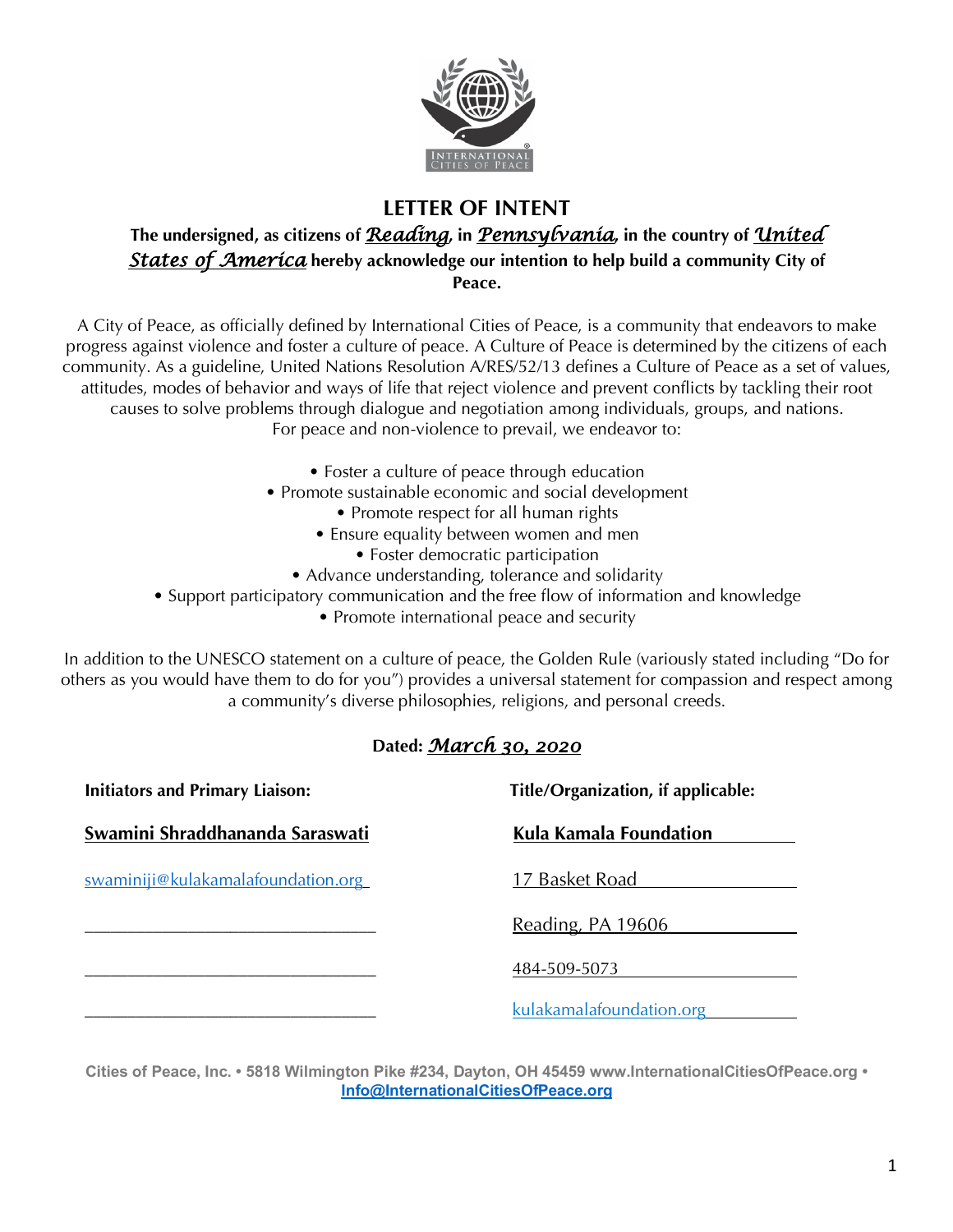

## **Please fill out and send for Signatories of this City of Peace initiative.**

The following believe this initiative can have a positive impact on their community. **By establishing their community as an official "City of Peace," signatories intend to work toward ensuring the safety, prosperity and quality of life for all citizens in the community**. Signatories will be sent quarterly newsletters but privacy is maintained and info is not sold or distributed.

|                | <b>Salutation Given Name</b>       | <b>Middle Name</b> | <b>Surname</b>   |
|----------------|------------------------------------|--------------------|------------------|
| <b>Swamini</b> | <b>Shraddhananda</b>               |                    | <b>Saraswati</b> |
| <b>Email:</b>  |                                    |                    |                  |
|                | swaminiji@kulakamalafoundation.org |                    |                  |

|        | <b>Salutation Given Name</b>                  | <b>Middle Name</b> | <b>Surname</b> |
|--------|-----------------------------------------------|--------------------|----------------|
|        |                                               |                    | Plante         |
| Email: |                                               |                    |                |
|        | $\int$ diplante (a) kulakamala foundation.org |                    |                |

|               | <b>Salutation Given Name</b> | <b>Middle Name</b> | <b>Surname</b> |  |
|---------------|------------------------------|--------------------|----------------|--|
|               | Luz                          | M.                 | Phipps         |  |
| <b>Email:</b> |                              |                    |                |  |
|               | Luz.Phipps12@gmail.com       |                    |                |  |

|               | <b>Salutation Given Name</b> | <b>Middle Name</b> | <b>Surname</b> |
|---------------|------------------------------|--------------------|----------------|
| Ms            | Pamela                       |                    | Geisinger      |
| <b>Email:</b> |                              |                    |                |
|               | geisingermhp1@windstream.net |                    |                |

|        | <b>Salutation Given Name</b> | <b>Middle Name</b> | <b>Surname</b> |  |
|--------|------------------------------|--------------------|----------------|--|
| Ms     | Elizabeth                    |                    | Reilly         |  |
| Email: |                              |                    |                |  |
|        | $\vert$ mrsfoose06@gmail.com |                    |                |  |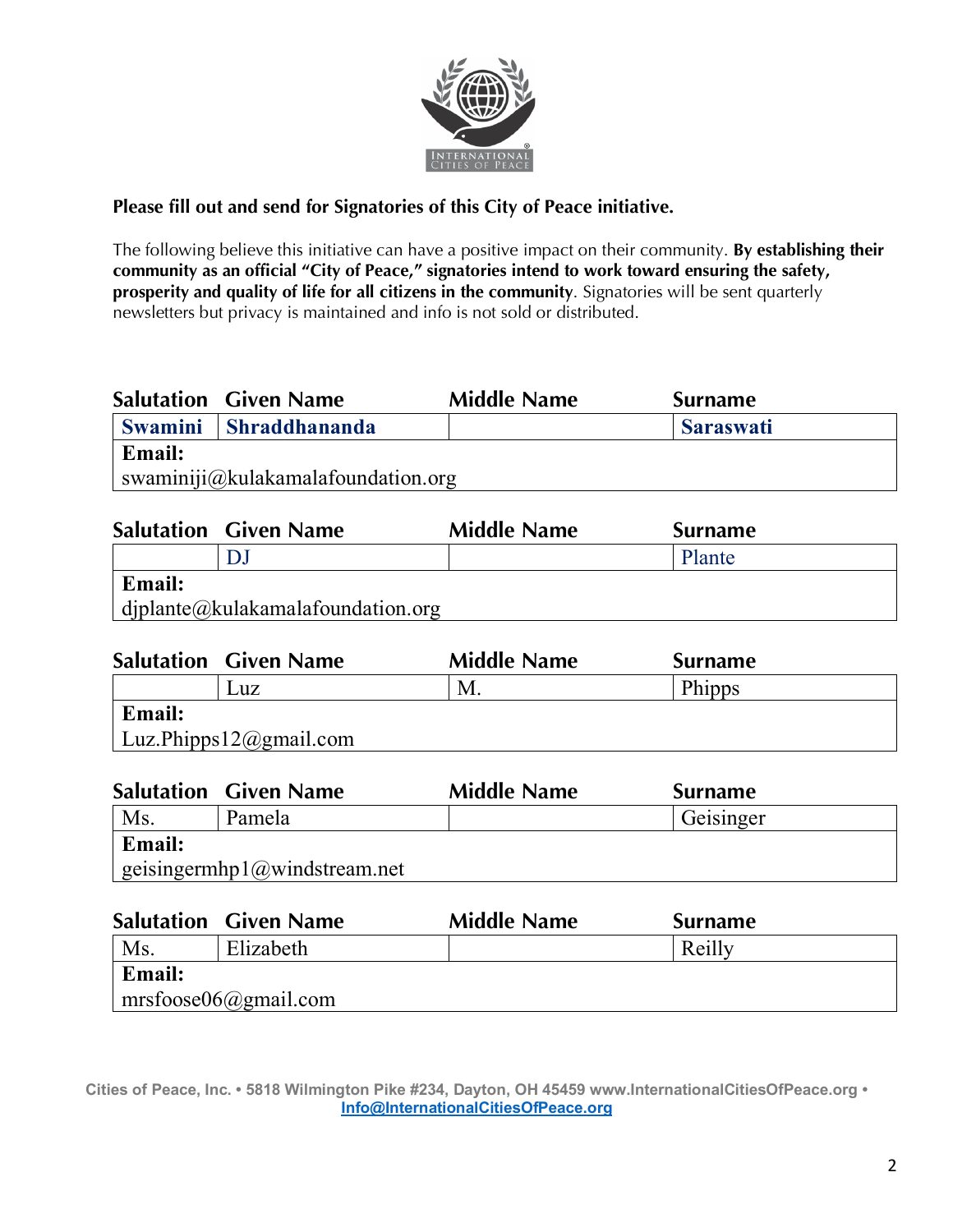

|        | <b>Salutation Given Name</b>                        | <b>Middle Name</b> | <b>Surname</b> |
|--------|-----------------------------------------------------|--------------------|----------------|
|        | Rachel                                              |                    | Feenstra       |
| Email: |                                                     |                    |                |
|        | $rac{\text{hclfeenstra13} (a) \text{gmail.com}}{2}$ |                    |                |

|               | <b>Salutation Given Name</b>  | <b>Middle Name</b> | <b>Surname</b> |
|---------------|-------------------------------|--------------------|----------------|
|               | Christopher                   |                    | Hertzog        |
| <b>Email:</b> |                               |                    |                |
|               | simplepathcreations@gmail.com |                    |                |

|               | <b>Salutation Given Name</b> | <b>Middle Name</b> | Surname  |
|---------------|------------------------------|--------------------|----------|
|               | Charles                      |                    | Feenstra |
| <b>Email:</b> |                              |                    |          |
|               | charlesfeenstra@gmail.com    |                    |          |

|        | <b>Salutation Given Name</b> | <b>Middle Name</b> | <b>Surname</b> |
|--------|------------------------------|--------------------|----------------|
|        | Michelle                     |                    | Feathers       |
| Email: |                              |                    |                |
|        | moon.feathers@yahoo.com      |                    |                |

|                      | <b>Salutation Given Name</b> | <b>Middle Name</b> | <b>Surname</b> |  |
|----------------------|------------------------------|--------------------|----------------|--|
|                      | Kelly                        |                    | Lesniak        |  |
| <b>Email:</b>        |                              |                    |                |  |
| klesniak@verizon.net |                              |                    |                |  |

|                          | <b>Salutation Given Name</b> | <b>Middle Name</b> | <b>Surname</b> |  |
|--------------------------|------------------------------|--------------------|----------------|--|
|                          | Noelle                       |                    | Janowski       |  |
| Email:                   |                              |                    |                |  |
| $\vert$ ncd935@gmail.com |                              |                    |                |  |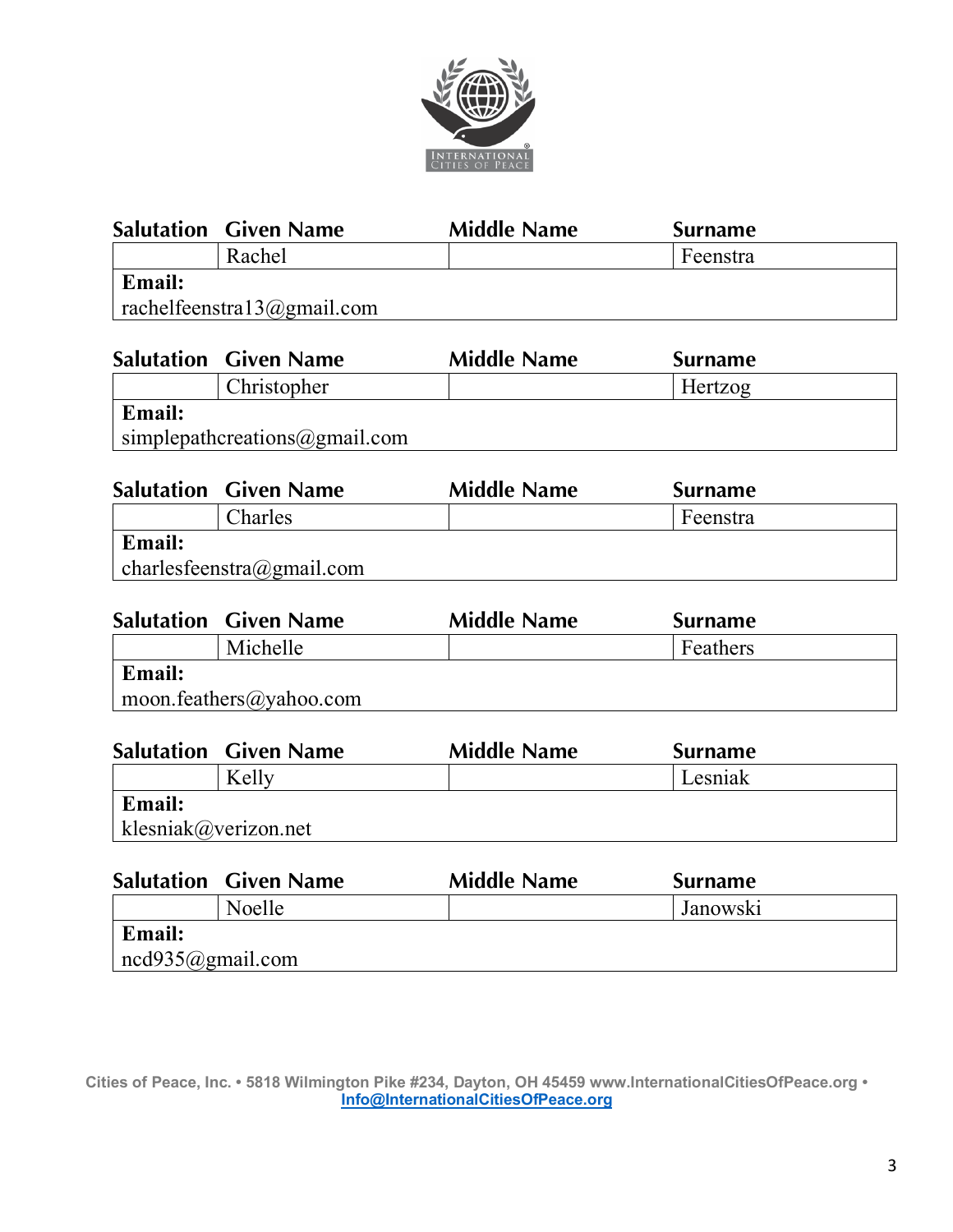

|               | <b>Salutation Given Name</b> | <b>Middle Name</b> | <b>Surname</b> |
|---------------|------------------------------|--------------------|----------------|
|               | Christina                    |                    | Angstadt       |
| <b>Email:</b> |                              |                    |                |
|               | c.angstadt@yahoo.com         |                    |                |

|               | <b>Salutation Given Name</b>     | <b>Middle Name</b> | <b>Surname</b> |
|---------------|----------------------------------|--------------------|----------------|
|               | Jacqueline                       |                    | Williams       |
| <b>Email:</b> |                                  |                    |                |
|               | jackiedwilliams $822$ @gmail.com |                    |                |

|               | <b>Salutation Given Name</b>         | <b>Middle Name</b> | <b>Surname</b> |  |
|---------------|--------------------------------------|--------------------|----------------|--|
|               | Linda                                |                    | Thomas         |  |
| <b>Email:</b> |                                      |                    |                |  |
|               | cathouse $35$ ( $\alpha$ ) yahoo.com |                    |                |  |

|               | <b>Salutation Given Name</b>            | <b>Middle Name</b> | <b>Surname</b> |
|---------------|-----------------------------------------|--------------------|----------------|
|               | Lydia                                   |                    | Holland        |
| <b>Email:</b> |                                         |                    |                |
|               | $\vert$ lydiaellenxo $\omega$ gmail.com |                    |                |

|               | <b>Salutation Given Name</b>           | <b>Middle Name</b> | <b>Surname</b> |
|---------------|----------------------------------------|--------------------|----------------|
|               | Cassandra                              |                    | Bertolami      |
| <b>Email:</b> |                                        |                    |                |
|               | $\vert$ casey@kulakamalafoundation.org |                    |                |

|        | <b>Salutation Given Name</b>   | <b>Middle Name</b> | <b>Surname</b> |
|--------|--------------------------------|--------------------|----------------|
|        | Elizabeth                      | Jane               | LeVan          |
| Email: |                                |                    |                |
|        | $\vert$ sui.generist@gmail.com |                    |                |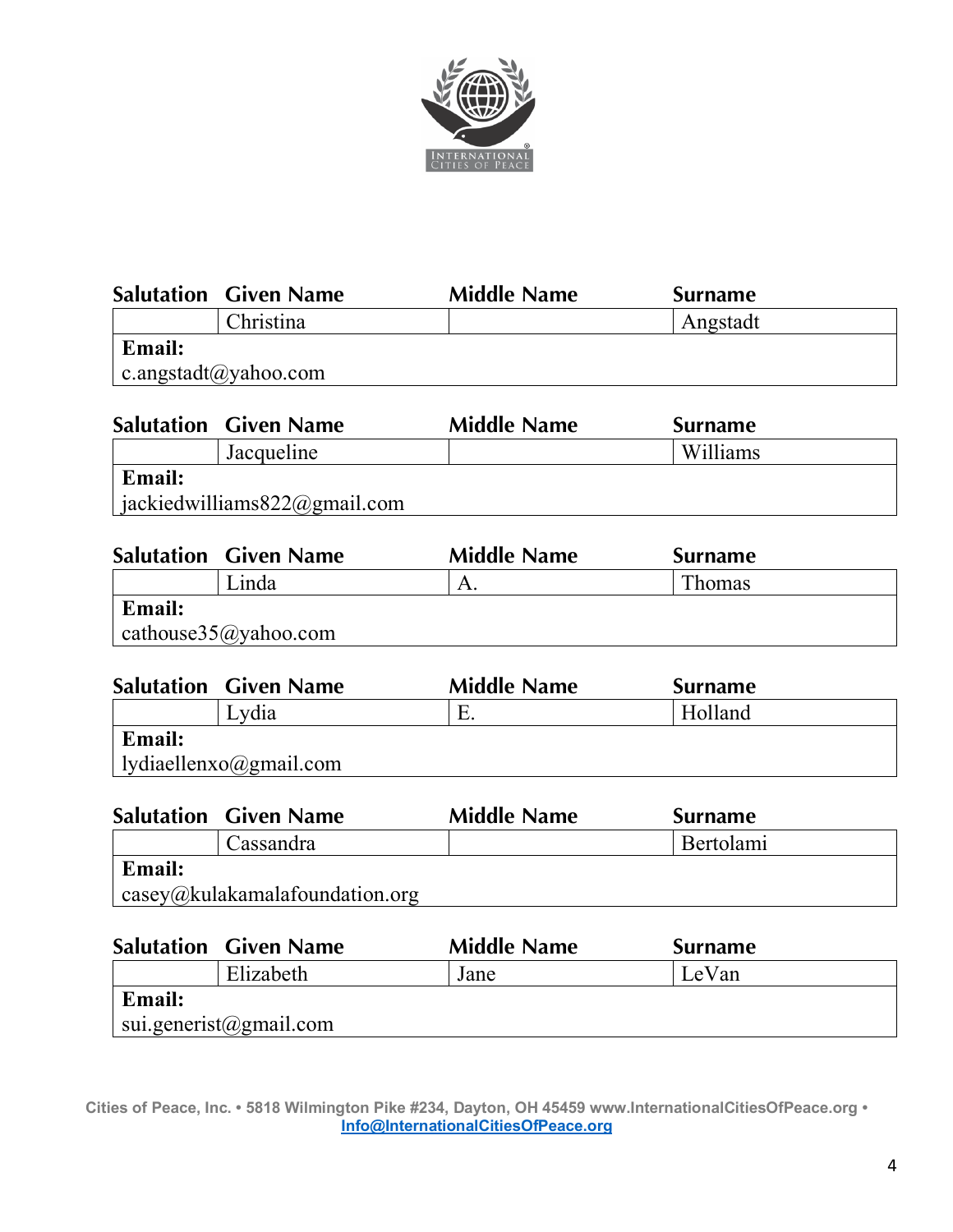

|               | <b>Salutation Given Name</b>                   | <b>Middle Name</b> | <b>Surname</b> |
|---------------|------------------------------------------------|--------------------|----------------|
| Ms            | Genevieve                                      |                    | Copeland       |
| <b>Email:</b> |                                                |                    |                |
|               | $\vert$ gcopeland $127$ ( <i>a</i> ) gmail.com |                    |                |
|               |                                                |                    |                |

| <b>Steffy</b><br>Mindy<br>Ann |  |
|-------------------------------|--|
|                               |  |
| Email:                        |  |
| $\int$ imbortz@ptd.net        |  |

|                  | <b>Salutation Given Name</b> | <b>Middle Name</b> | <b>Surname</b> |  |
|------------------|------------------------------|--------------------|----------------|--|
|                  | Shelly                       |                    | Kinsey         |  |
| <b>Email:</b>    |                              |                    |                |  |
| fivekinz@aol.com |                              |                    |                |  |

|                                | <b>Salutation Given Name</b> | <b>Middle Name</b> | <b>Surname</b> |
|--------------------------------|------------------------------|--------------------|----------------|
|                                | Celine                       |                    | Schrier        |
| <b>Email:</b>                  |                              |                    |                |
| $\epsilon$ ceschrier@gmail.com |                              |                    |                |

|               | <b>Salutation Given Name</b> | <b>Middle Name</b> | <b>Surname</b> |
|---------------|------------------------------|--------------------|----------------|
| Mr            | Bob                          |                    | Pirock         |
| <b>Email:</b> |                              |                    |                |
|               | $\mid$ bob.pirock@gmail.com  |                    |                |
|               |                              |                    |                |

|               | <b>Salutation Given Name</b> | <b>Middle Name</b> | <b>Surname</b> |  |
|---------------|------------------------------|--------------------|----------------|--|
|               | Kelly                        | Ann                | Smith          |  |
| <b>Email:</b> |                              |                    |                |  |
|               | Kannsmith $05$ @aol.com      |                    |                |  |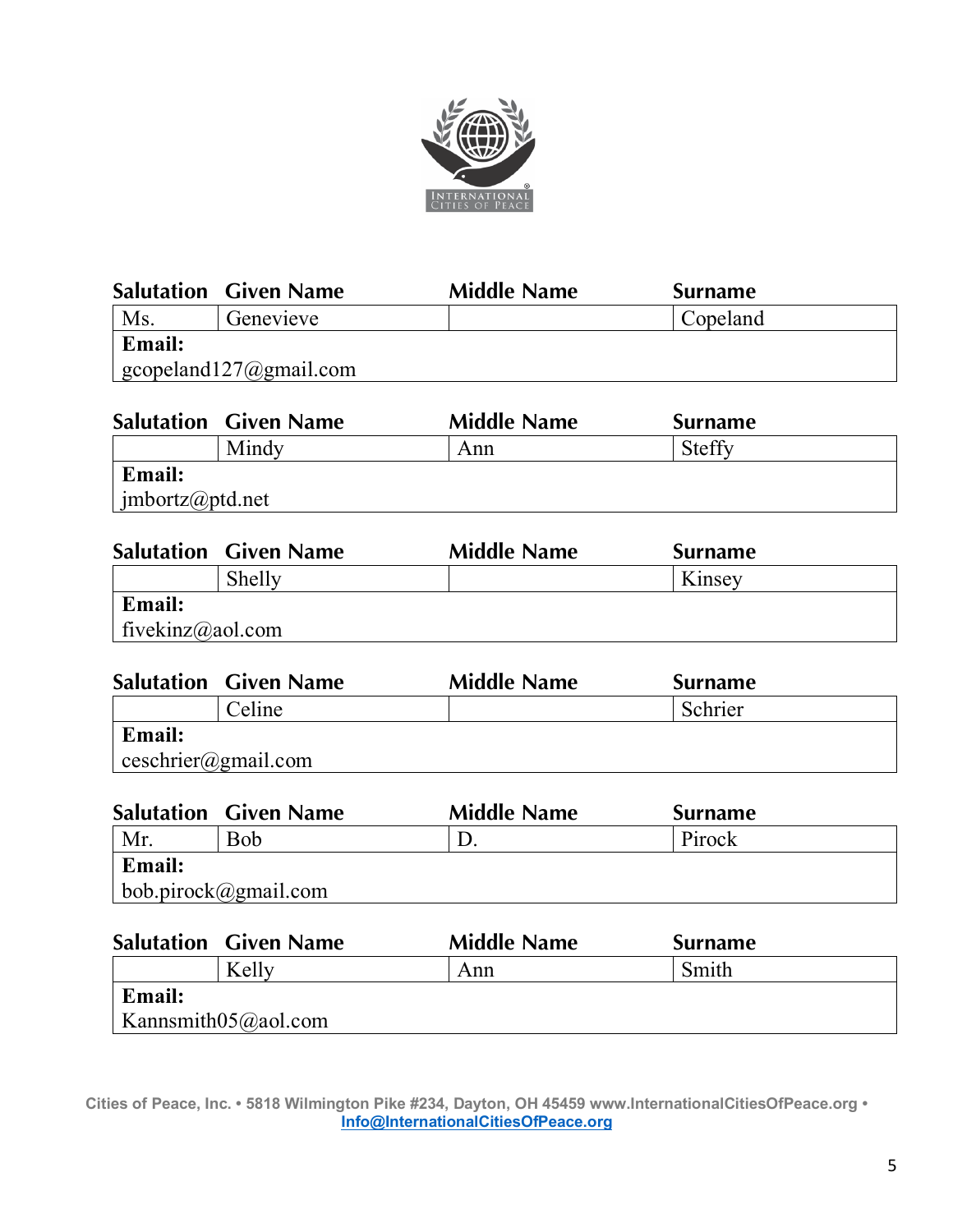

|               | <b>Salutation Given Name</b>   | <b>Middle Name</b> | <b>Surname</b> |
|---------------|--------------------------------|--------------------|----------------|
| Ms            | <b>Sharon</b>                  |                    | Keeton         |
| <b>Email:</b> |                                |                    |                |
|               | $\Box$ Sharonkeeton2@gmail.com |                    |                |
|               |                                |                    |                |

|                          | <b>Salutation Given Name</b> | <b>Middle Name</b> | <b>Surname</b> |  |
|--------------------------|------------------------------|--------------------|----------------|--|
|                          | Joyce                        | Florence           | Malanga        |  |
| Email:                   |                              |                    |                |  |
| $\int$ Joyc728@yahoo.com |                              |                    |                |  |
|                          |                              |                    |                |  |

|               | <b>Salutation Given Name</b> | <b>Middle Name</b> | <b>Surname</b> |  |
|---------------|------------------------------|--------------------|----------------|--|
|               | Ingrid                       |                    | Farell         |  |
| <b>Email:</b> |                              |                    |                |  |
|               | Tinkerbbel@gmail.com         |                    |                |  |

|                 | <b>Salutation Given Name</b> | <b>Middle Name</b> | <b>Surname</b> |  |
|-----------------|------------------------------|--------------------|----------------|--|
|                 | Mindy                        | Ann                | <b>Steffy</b>  |  |
| <b>Email:</b>   |                              |                    |                |  |
| imbortz@ptd.net |                              |                    |                |  |

|                  | <b>Salutation Given Name</b> | <b>Middle Name</b> | <b>Surname</b> |  |
|------------------|------------------------------|--------------------|----------------|--|
|                  | Shelly                       |                    | Kinsey         |  |
| <b>Email:</b>    |                              |                    |                |  |
| fivekinz@aol.com |                              |                    |                |  |

|                                           | <b>Salutation Given Name</b> | <b>Middle Name</b> | <b>Surname</b> |  |
|-------------------------------------------|------------------------------|--------------------|----------------|--|
|                                           | Celine                       |                    | Schrier        |  |
| <b>Email:</b>                             |                              |                    |                |  |
| $\cos{chrier}$ ( <i>a</i> ) example 1.00m |                              |                    |                |  |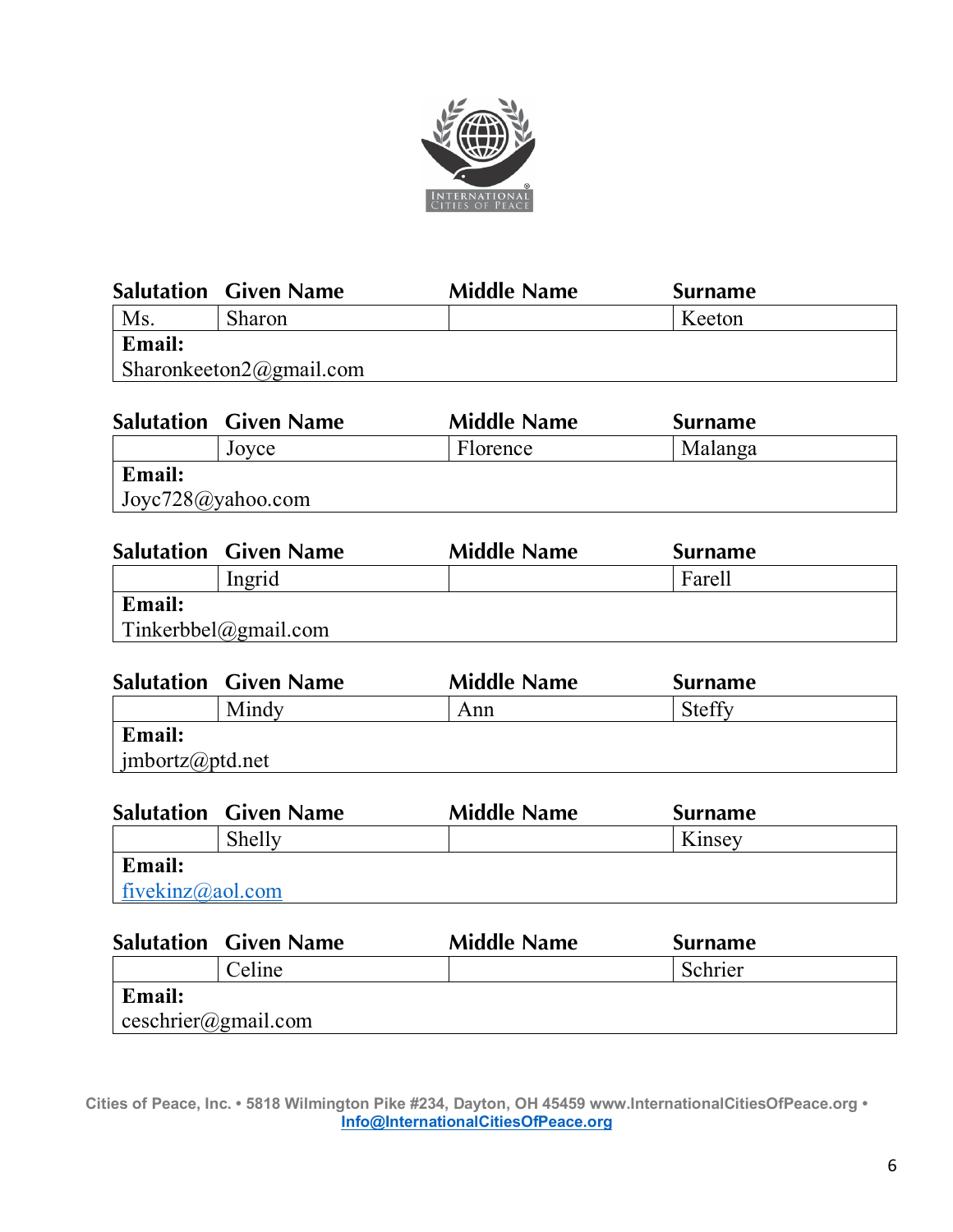

|               | <b>Salutation Given Name</b>         | <b>Middle Name</b> | <b>Surname</b> |
|---------------|--------------------------------------|--------------------|----------------|
|               | Paul                                 |                    | Muffaletto     |
| <b>Email:</b> |                                      |                    |                |
|               | $\mathbf{p}$ pmuffaletto@comcast.net |                    |                |

|        | <b>Salutation Given Name</b> | <b>Middle Name</b> | <b>Surname</b> |  |
|--------|------------------------------|--------------------|----------------|--|
| Mr     | <b>Bob</b>                   |                    | Pirock, Sr.    |  |
| Email: |                              |                    |                |  |
|        | $\vert$ bob.pirock@gmail.com |                    |                |  |

|               | <b>Salutation Given Name</b> | <b>Middle Name</b> | <b>Surname</b> |  |
|---------------|------------------------------|--------------------|----------------|--|
|               | Anna                         | Marie              | Grilli         |  |
| <b>Email:</b> |                              |                    |                |  |
|               | anna.grilli $94$ @gmail.com  |                    |                |  |

|               | <b>Salutation Given Name</b> | <b>Middle Name</b> | <b>Surname</b> |  |
|---------------|------------------------------|--------------------|----------------|--|
|               | Nathan                       | Paul               | Grilli         |  |
| <b>Email:</b> |                              |                    |                |  |
|               | Mikyg $63p$ @gmail.com       |                    |                |  |

|               | <b>Salutation Given Name</b> | <b>Middle Name</b> | <b>Surname</b> |  |
|---------------|------------------------------|--------------------|----------------|--|
|               | Teresa                       |                    | Grilli         |  |
| <b>Email:</b> |                              |                    |                |  |
|               | smile503tg@yahoo.com         |                    |                |  |

|               | <b>Salutation Given Name</b>       | <b>Middle Name</b> | <b>Surname</b> |
|---------------|------------------------------------|--------------------|----------------|
|               | <b>Barbara</b>                     |                    | Shafer         |
| <b>Email:</b> |                                    |                    |                |
|               | $\vert$ goodkarmabarbara@gmail.com |                    |                |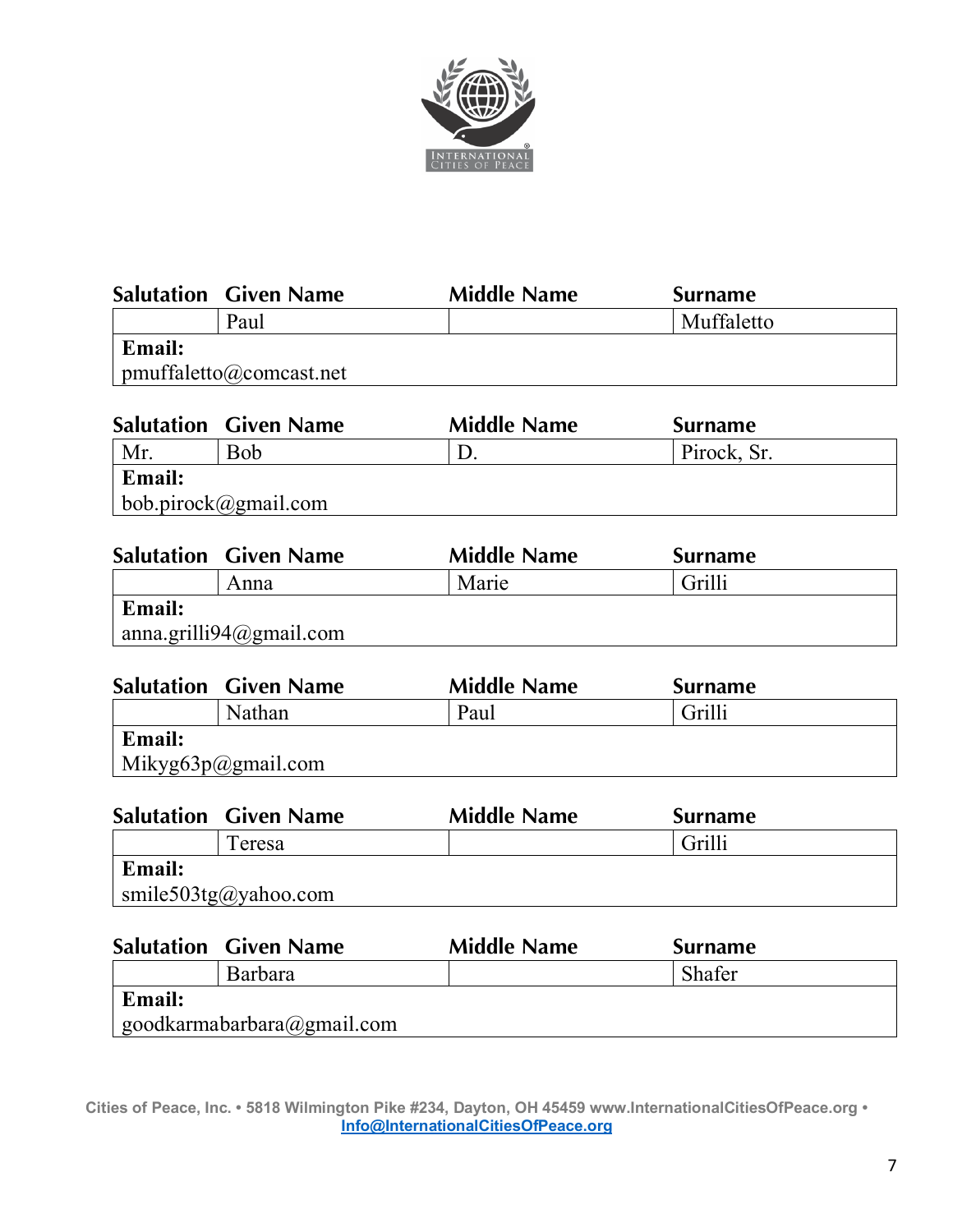

|               | <b>Salutation Given Name</b> | <b>Middle Name</b> | <b>Surname</b> |  |
|---------------|------------------------------|--------------------|----------------|--|
|               | Fanai                        |                    | Koonce         |  |
| <b>Email:</b> |                              |                    |                |  |
|               | tanaiyoga@gmail.com          |                    |                |  |
|               | <b>Salutation Given Name</b> | <b>Middle Name</b> | <b>Surname</b> |  |
|               |                              |                    |                |  |

| Wayne                                                |  | Morgan |
|------------------------------------------------------|--|--------|
| <b>Email:</b><br>$\log_{\text{galley}}(a)$ gmail.com |  |        |
|                                                      |  |        |

|                    | <b>Salutation Given Name</b> | <b>Middle Name</b> | <b>Surname</b> |  |
|--------------------|------------------------------|--------------------|----------------|--|
|                    | Cathy                        | Louise             | Carl           |  |
| <b>Email:</b>      |                              |                    |                |  |
| $ c $ carl@att.net |                              |                    |                |  |

|               | <b>Salutation Given Name</b> | <b>Middle Name</b> | <b>Surname</b> |
|---------------|------------------------------|--------------------|----------------|
|               | Shawnee                      |                    | Fitch          |
| <b>Email:</b> |                              |                    |                |
|               | shawneeporter5@gmai.com      |                    |                |

|        | <b>Salutation Given Name</b> | <b>Middle Name</b> | <b>Surname</b> |
|--------|------------------------------|--------------------|----------------|
|        | Lena                         | N.                 | Lupey-Green    |
| Email: | lena.n.lupey@gmail.com       |                    |                |
|        | <b>Salutation Given Name</b> | <b>Middle Name</b> | <b>Surname</b> |
|        | $\mathcal{C}$ torion         |                    | Dimoggio       |

|                           | steven |  | Dimascio |  |
|---------------------------|--------|--|----------|--|
| Email:                    |        |  |          |  |
| steven.dimascio@gmail.com |        |  |          |  |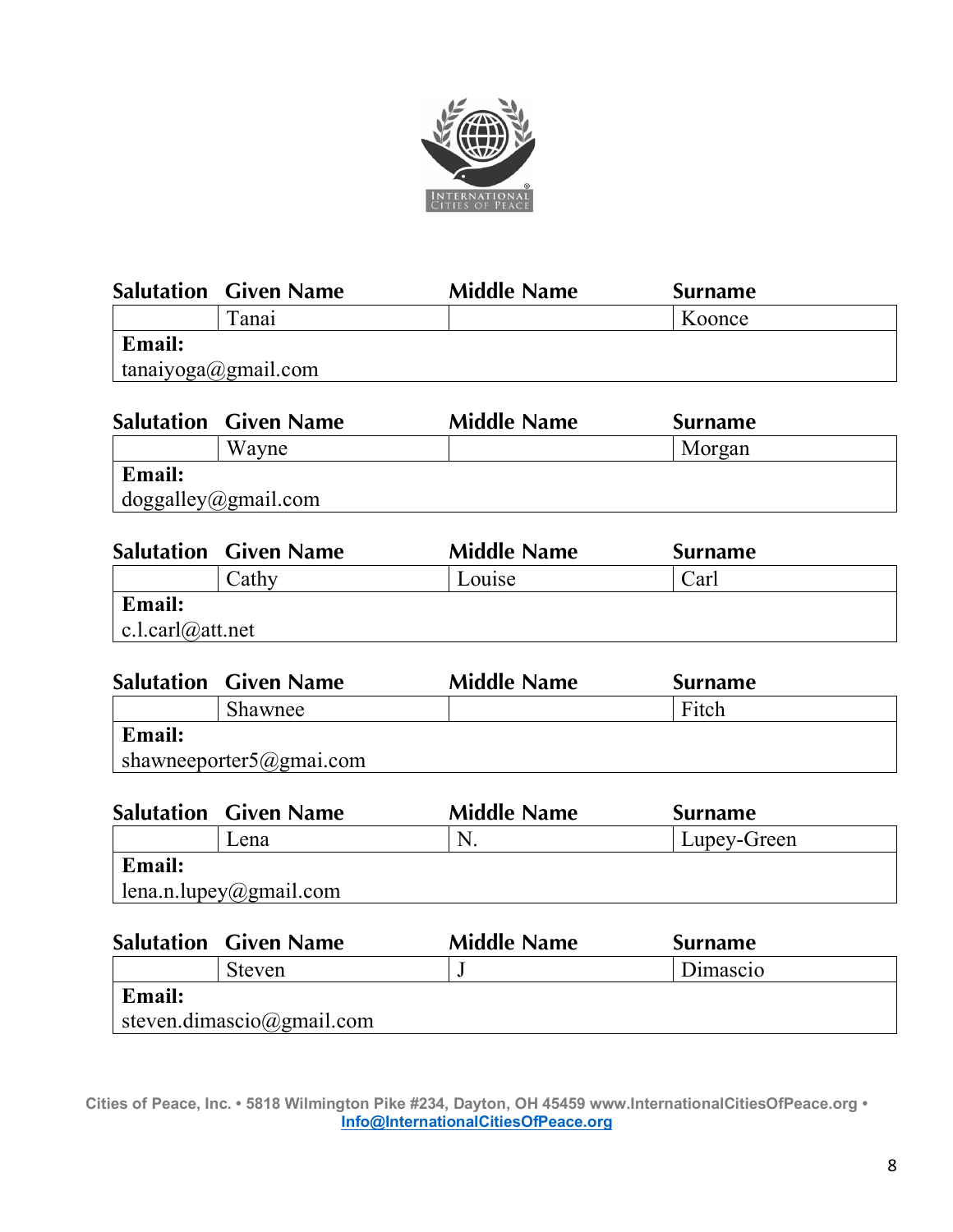

|                    | <b>Salutation Given Name</b> | <b>Middle Name</b> | <b>Surname</b> |  |
|--------------------|------------------------------|--------------------|----------------|--|
|                    | Heather                      | L.                 | Ronco          |  |
| <b>Email:</b>      |                              |                    |                |  |
| roncofam@gmail.com |                              |                    |                |  |

|               | <b>Salutation Given Name</b> | <b>Middle Name</b> | <b>Surname</b> |
|---------------|------------------------------|--------------------|----------------|
|               | Denise                       |                    | Vernieri       |
| <b>Email:</b> |                              |                    |                |
|               | denisevernieri@gmail.com     |                    |                |

|               | <b>Salutation Given Name</b> | <b>Middle Name</b> | <b>Surname</b> |
|---------------|------------------------------|--------------------|----------------|
|               | Angelique                    |                    | Gilyard        |
| <b>Email:</b> |                              |                    |                |
|               | angeliquegilyard@gmail.com   |                    |                |

|               | <b>Salutation Given Name</b>     | <b>Middle Name</b> | <b>Surname</b> |
|---------------|----------------------------------|--------------------|----------------|
|               | Bruce                            |                    | Williams       |
| <b>Email:</b> |                                  |                    |                |
|               | Boogiewilliams $1994$ @gmail.com |                    |                |

|                   | <b>Salutation Given Name</b> | <b>Middle Name</b> | <b>Surname</b> |
|-------------------|------------------------------|--------------------|----------------|
|                   | Lorelei                      |                    | Rehill-Baker   |
| <b>Email:</b>     |                              |                    |                |
| rehillo@yahoo.com |                              |                    |                |
|                   |                              |                    |                |

|        | <b>Salutation Given Name</b> | <b>Middle Name</b> | <b>Surname</b> |  |
|--------|------------------------------|--------------------|----------------|--|
|        | Jules                        | Grace              | Minotto        |  |
| Email: |                              |                    |                |  |
|        | Julia.g.minotto@gmail.com    |                    |                |  |